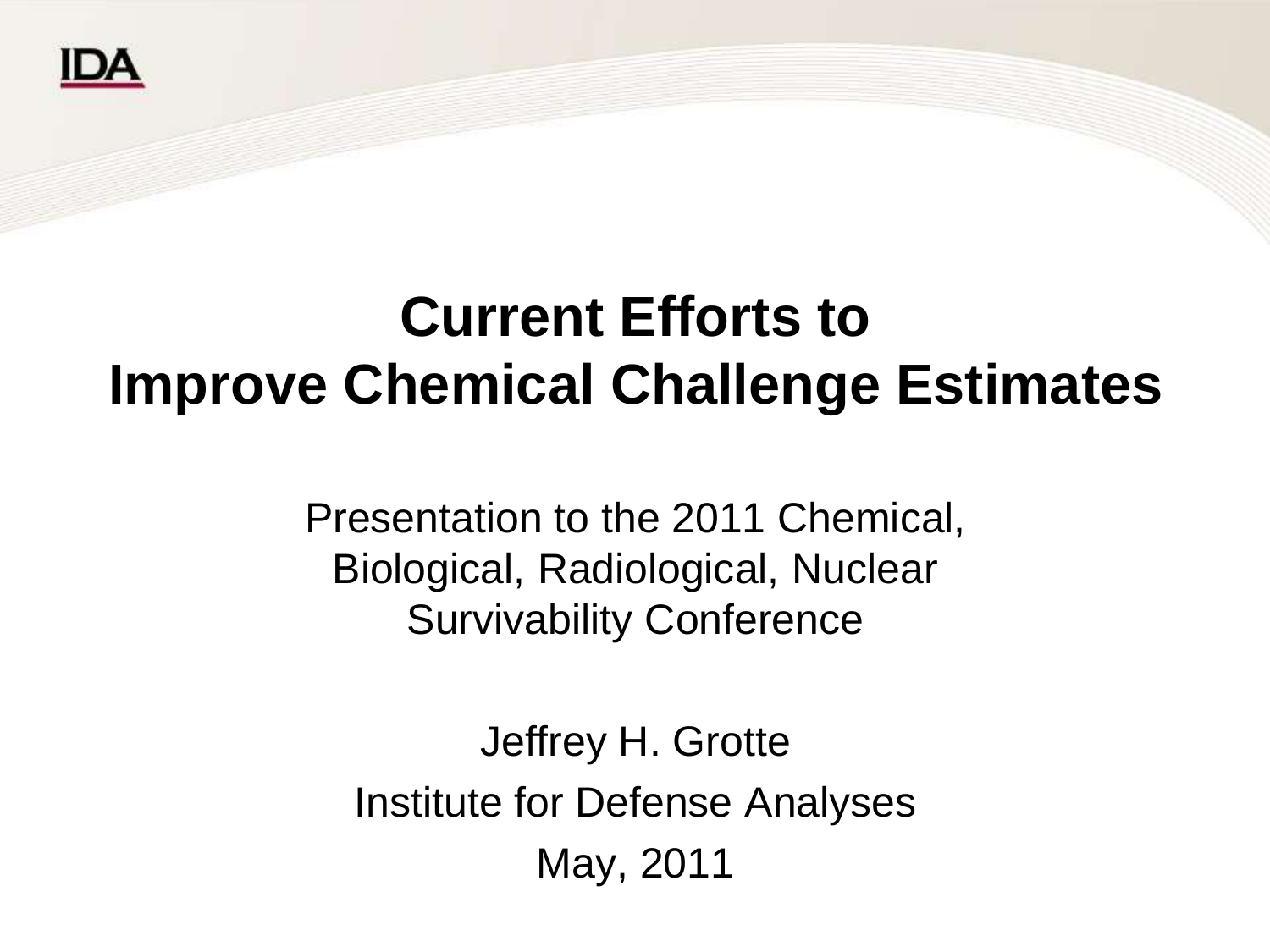### **The Problem**

- An understanding of "how much" chemical challenge US forces might face on the battlefield is a vital input to all aspects of the acquisition process, from applied S&T to the final fielding decision
- There is concern that some values currently in use are
	- Based on an outdated worldview or outdated technical data
	- Not analytically transparent
	- Not standardized or used consistently through different phases of the developmental life or for equipment that will operate in the same environment
	- Single values do not permit adjusting for higher or lower acceptable risk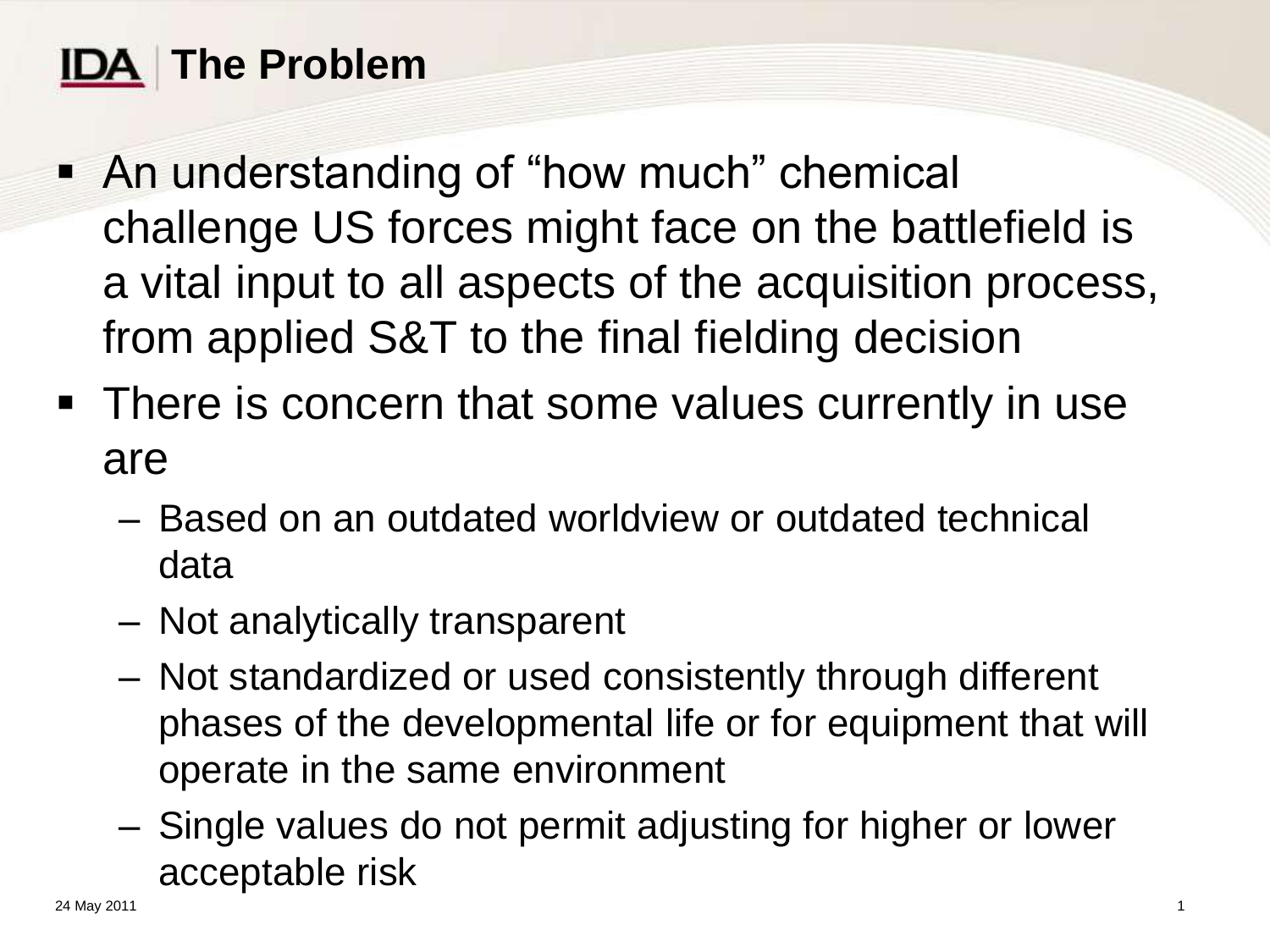#### **IDA Program of "Challenge" Studies**

- To address these concerns, the Joint Requirements Office-CBRND has commissioned a series of studies to chemical (and biological) challenge, as measured by deposition (mg/m2), concentration (mg/m3) and by dosage (mg-min/m3)
	- Chemical Challenge (December, 2006)
	- Non-Traditional Agent Challenge (August, 08)
	- Operational Challenge Study (October, 08)
	- CB Planning Scenarios (ongoing)
- The Joint Science and Technology Office also requested an estimate of challenge in terms of liquid and solid aerosols (# particles/m3 by size bin).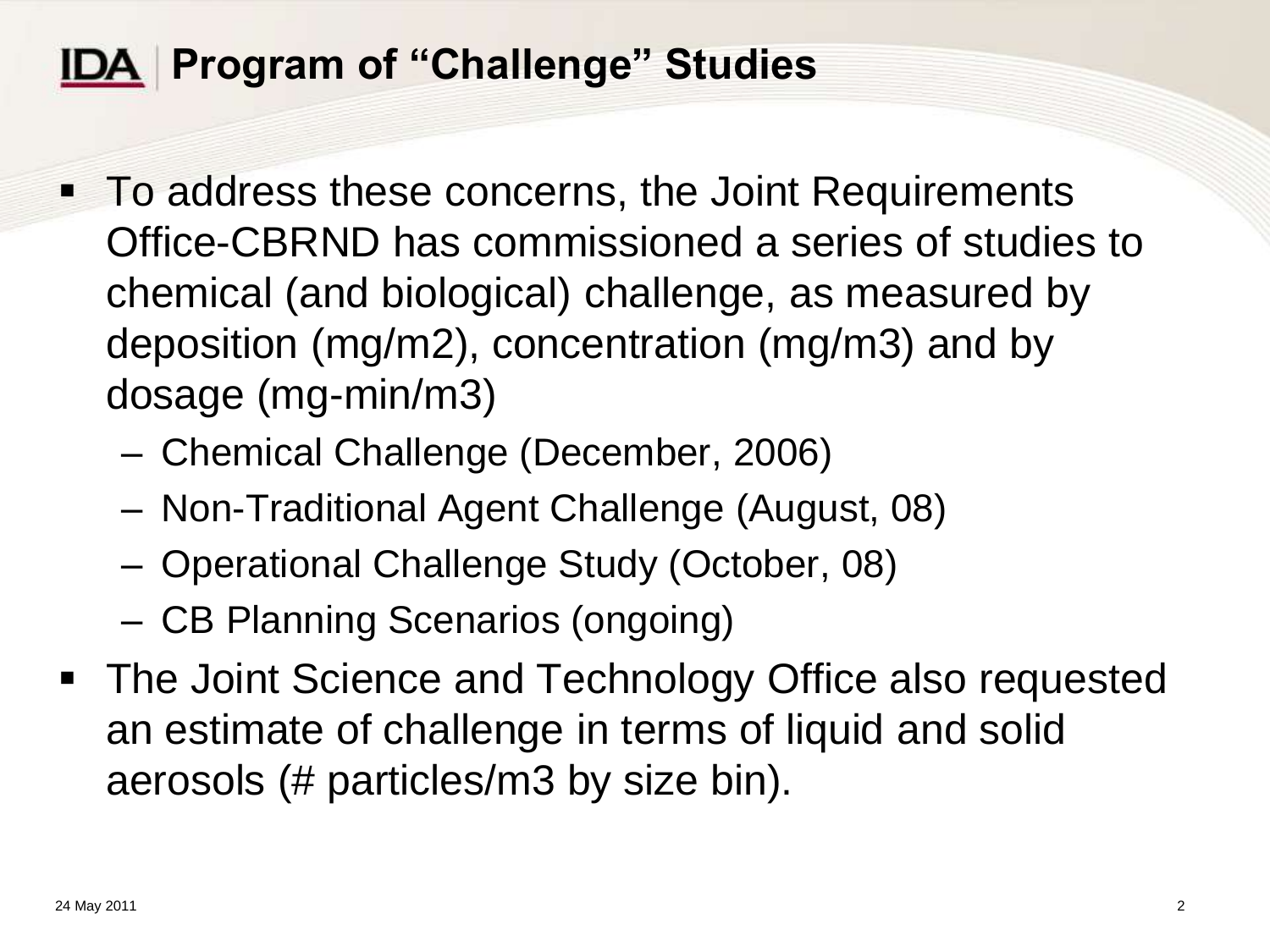#### **IDA Challenge Studies Increase in Detail**

- Chemical Challenge Study: Notionalized target, realistic artillery, missile, bomb attacks with GB, HL, VX, AC, CG, TVX. Challenge distributions based on individual multi-munition attacks.
- Chemical Challenges for Contamination Survivability Analyses: Requested by T&E Executive for the CBDP to characterize challenge levels on vehicles & equipment
- Non-traditional agent study. Subset of above using nontraditional agents.
- Operational Challenge Study: Similar to Chemical Challenge Study but challenge distributions based on multiple attacks based on CAA TAA-15 analyses
- CB Planning Scenario Study: not a challenge study per se, but enable distributions at the entity level in five operational vignettes (32 attacks—10 bio, 22 chemical).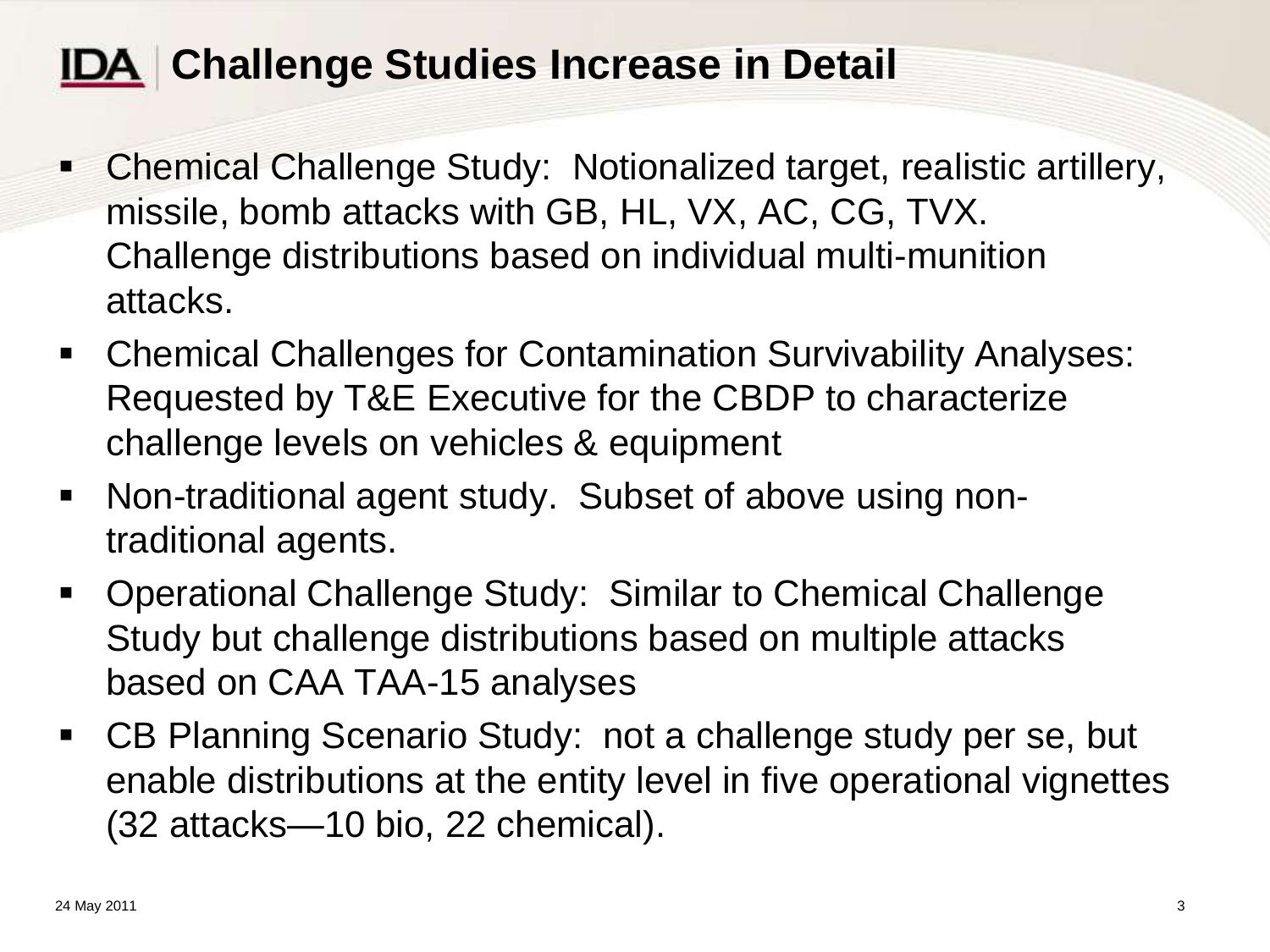#### **IDA** Challenge study overview

- Characterize the immediate chemical challenge resulting from attacks with traditional CWA delivered by artillery, missiles and aerial bombs to generic targets of predefined size.
- IDA participated in and coordinated with ITF-46.
- Source terms provided by NGIC, some missile inputs from SAIC.
- Quantitative results are derived with VLSTRACK model and post-processing to obtain droplets and HE shell fragment ranges.
- Challenge quantities are deposition, droplets and concentration per unit target area.
- No TICs. No IEDs. Not considering pickup and transfer.
- **Droplet impact velocity not evaluated for this study.**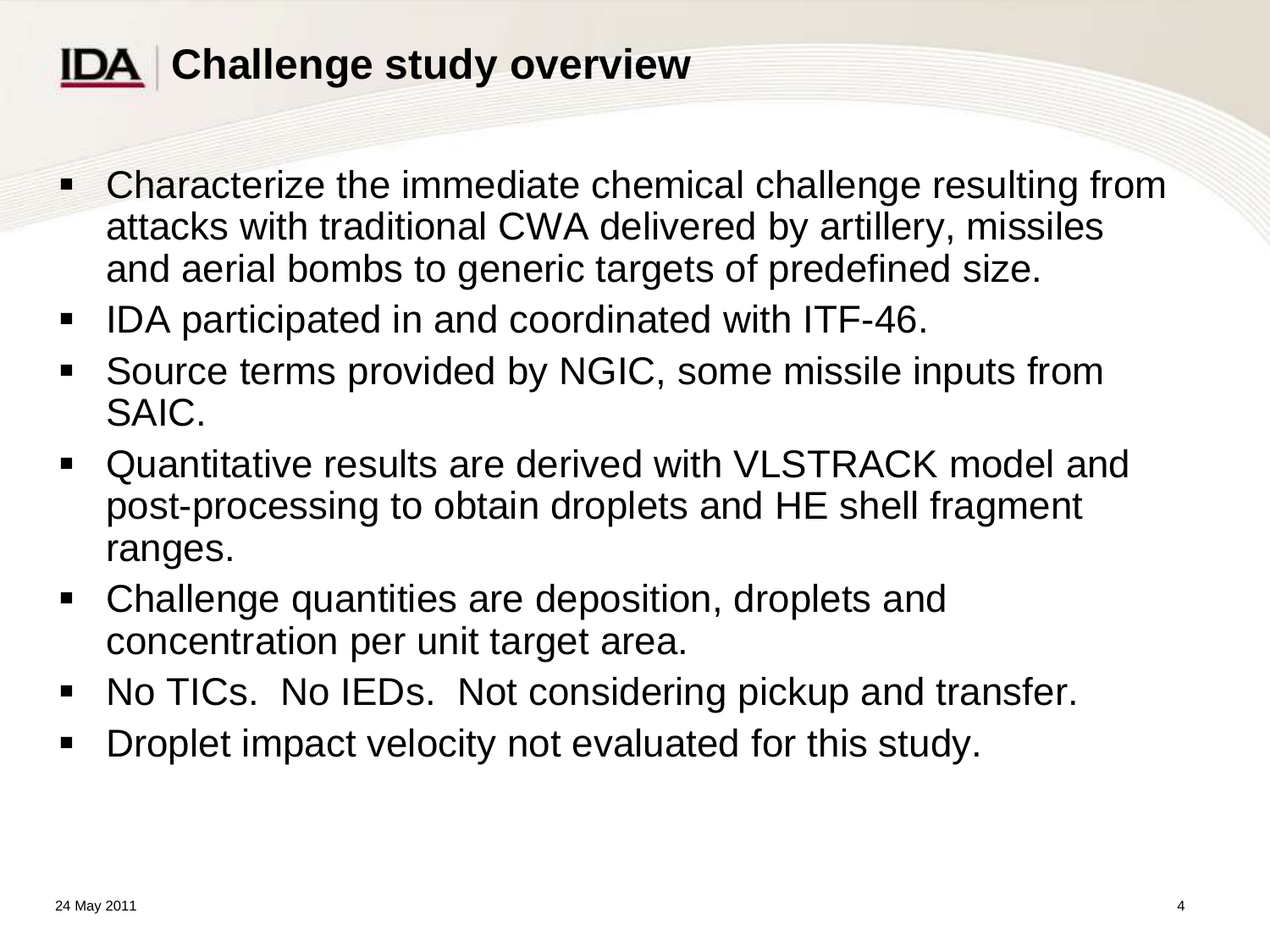

- Attacks are applied time-on-target to targets of predefined size with imperfect delivery accuracy.
	- Artillery applied to forward units ranging in magnitude from single launcher to multiple battalion fires, with traditional firing doctrine.
	- Up to 5 successful missile strikes to rear-area targets.
	- Bombs applied in sorties of up to 16 weapons on rear-area targets.
- Source terms are required to describe the approximate initial state of the cloud or liquid release per agent-munition combination.
- Release and transport modeled with VLSTRACK, using a fixed meteorological prescription (with excursions)
	- Neutral stability, 5 m/s wind
	- Sensitivity to stability category and wind speed for GB cannon
- Artillery fragmentation effects indicated by measuring only contamination presented beyond a serious injury radius
	- Criterion is 50% chance of hit producing serious injury or death.
	- Fragment data for FSU 152mm cannon round, FSU 122mm rocket.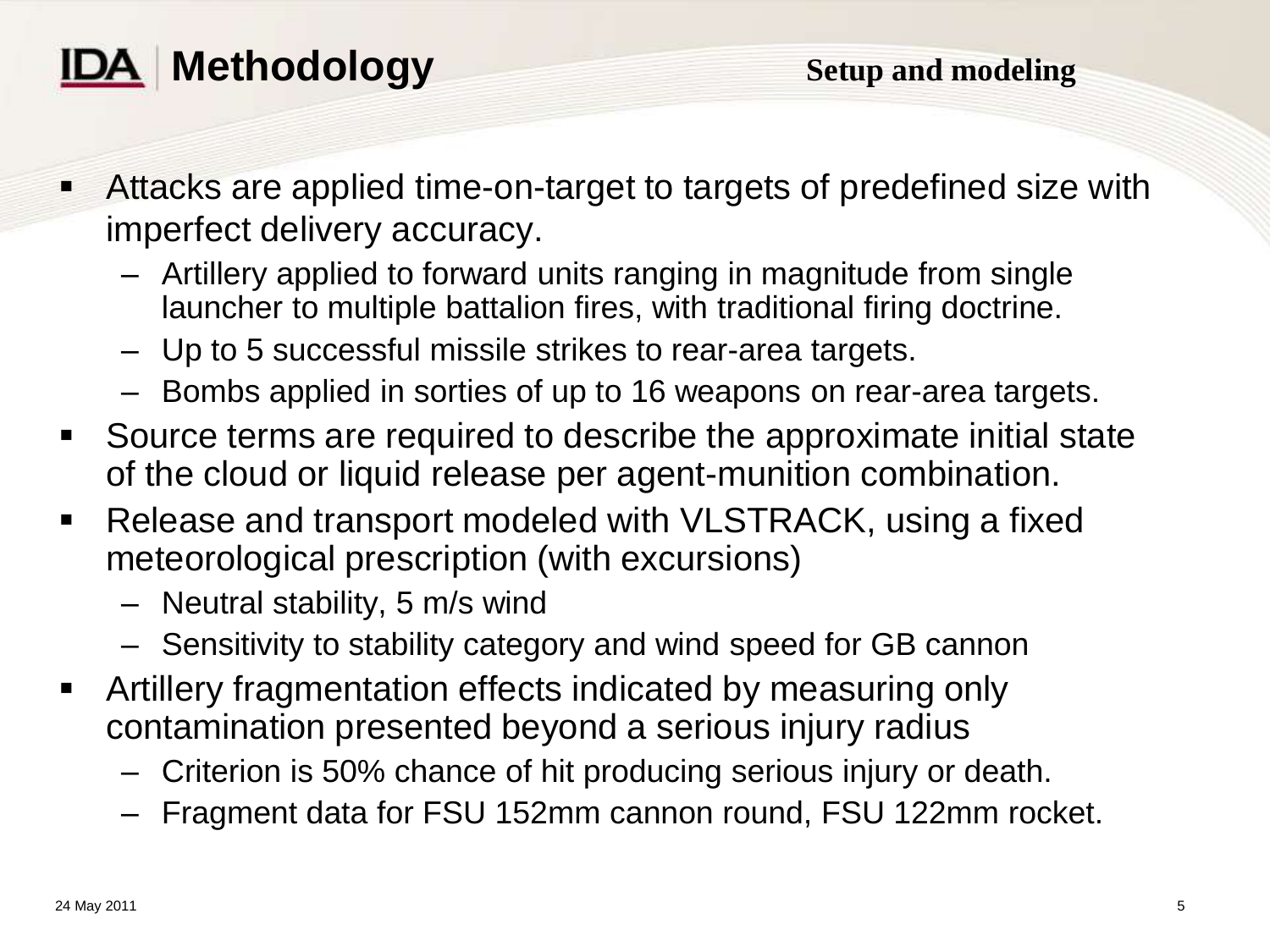

- Challenge metric is the *fraction of target area* presenting deposition, droplets (by size or number), concentration and exposure at or above a given level.
	- We report target coverage to nearest percent, or indicate small, finite challenge at less than 1% coverage or  $\leq$  1%'.
	- Cross-tabulate surface contamination with droplet size distribution contributing to each deposition level.
	- Exposures accumulated for lesser of one hour or on-target lifetime of hazard, including secondary evaporation.
- Attacks compared by their capacity to challenge the target; i.e. weapon system accuracy, agent fill weight, dissemination efficiency, and number of munitions fired.
	- Same attack has different result depending on target size.
	- Can compare across multiple weapon systems per agent.
- Challenge results are average or expected outcome, not worst case.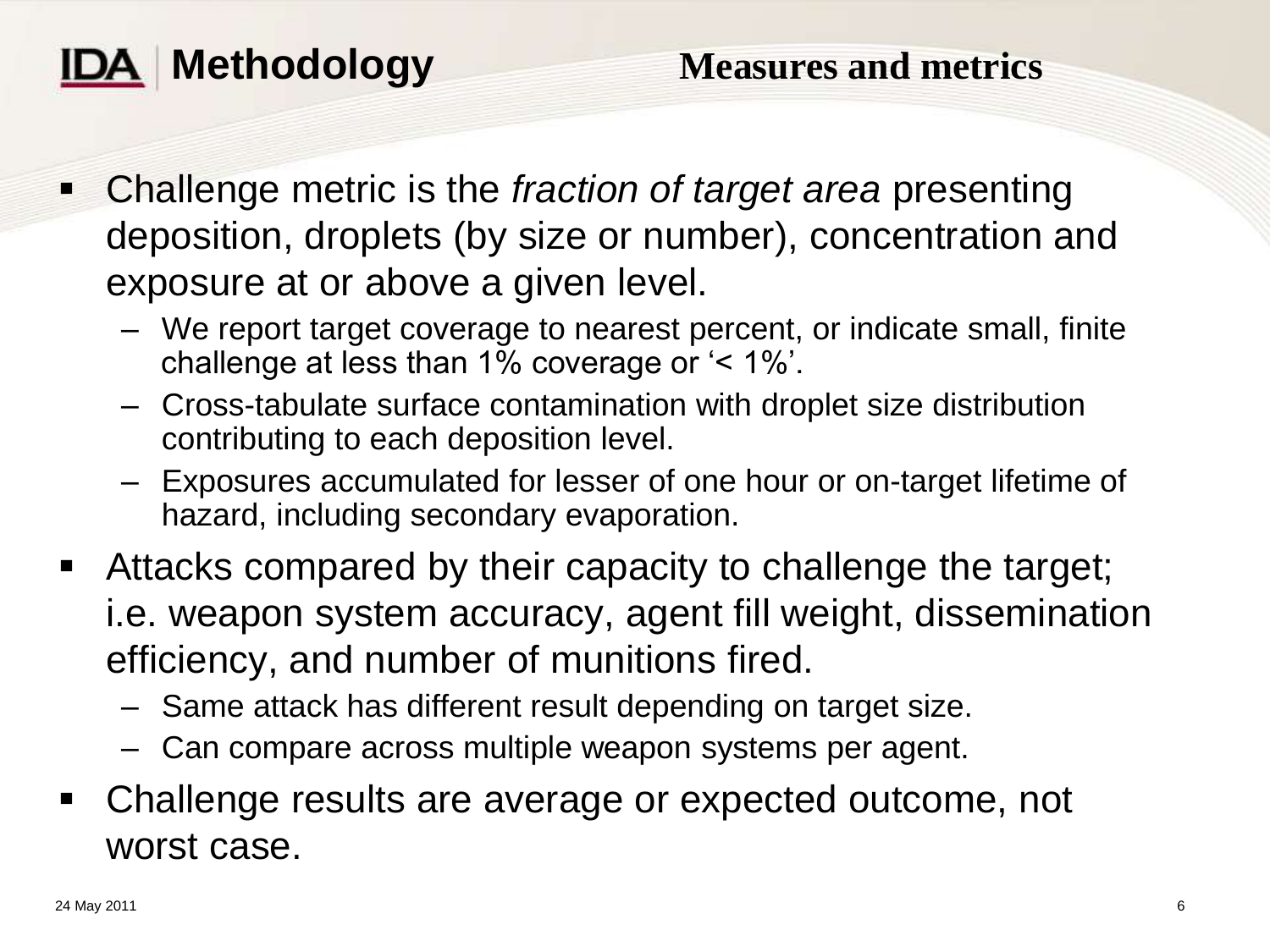

# Study cases

|                |                  | <b>GB</b>  | VX         | HL         | <b>AC</b> | CG |
|----------------|------------------|------------|------------|------------|-----------|----|
| <b>FORMARD</b> | Cannon           | V, L, M, S | V, L, F, S | V, L, F, S |           |    |
|                | <b>Sm Rocket</b> | V,L        | V, L, F    | V, L, F    |           |    |
|                | Lg Rocket        | V,L        | V,L        | V,L        |           |    |
| <b>REAR</b>    | <b>TBM</b>       | V,L        | V,L        |            |           |    |
|                | <b>Bombs</b>     | V,L        |            | V,L        |           |    |

Combinations without notation are excluded from the study.

V: vapor measures (*Ct*, *Cmax*) L: liquid deposition (including droplets) F: fragmentation adjusted deposition M: meteorological excursions

S: standard deviation of mean challenge from munition delivery

| Small (S)    | Forward        | $100 \times 100$ m <sup>2</sup> |  |  |
|--------------|----------------|---------------------------------|--|--|
| Medium (M)   | Forward        | $250 \times 250$ m <sup>2</sup> |  |  |
| Large $(L)$  | Forward, rear* | 1000 x 1000 m <sup>2</sup>      |  |  |
| X-Large (XL) | Rear           | 4000 x 4000 m <sup>2</sup>      |  |  |

\*Bomb sorties only to Large target, not TBM

Burst height sensitivity evaluated for artillery with persistent agent fills.

22 March 2011 **7**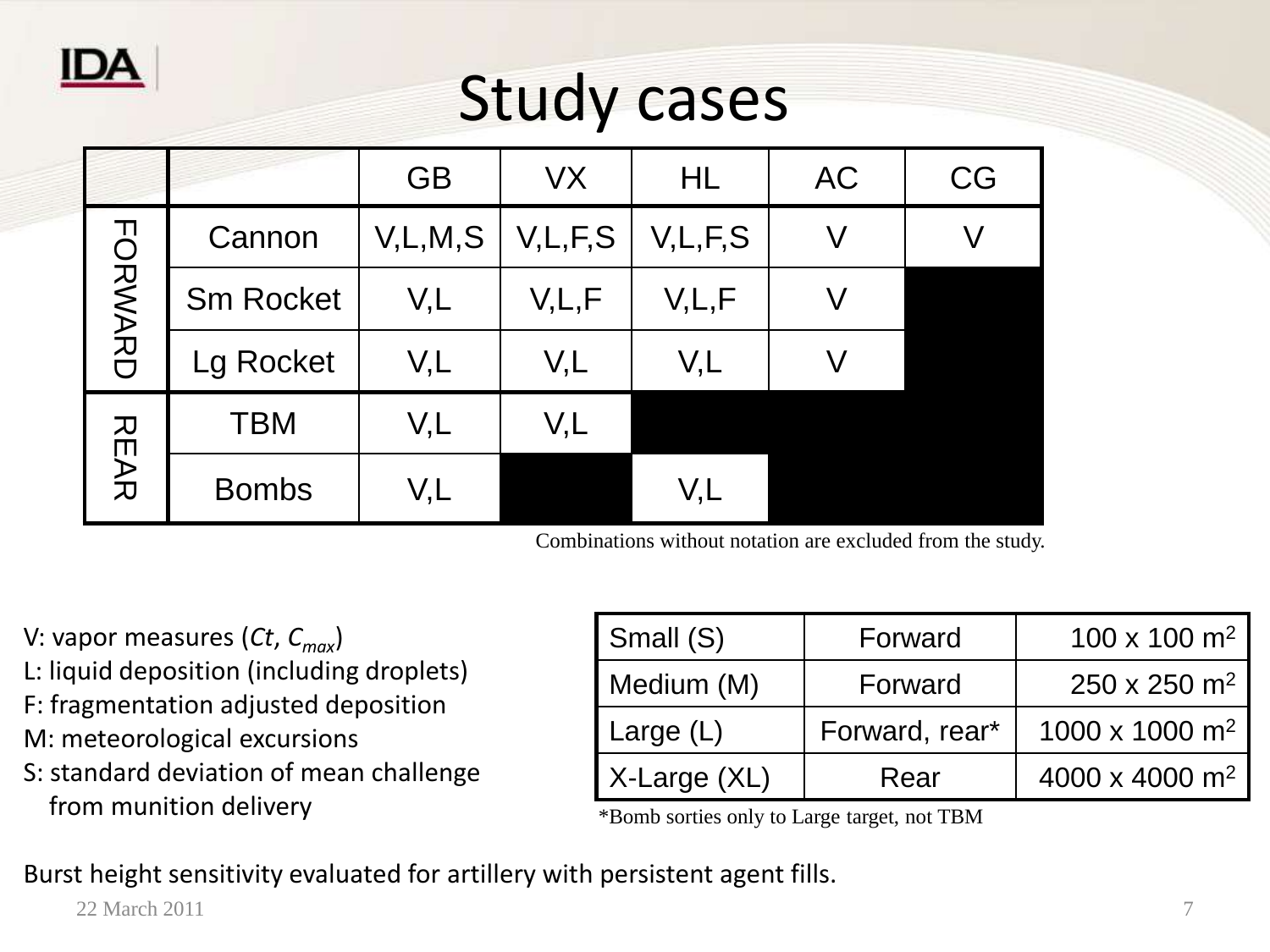# Artillery deposition example



Attack with single battery of small rockets (240) on one hectare target Only 9 of 240 successfully strike the target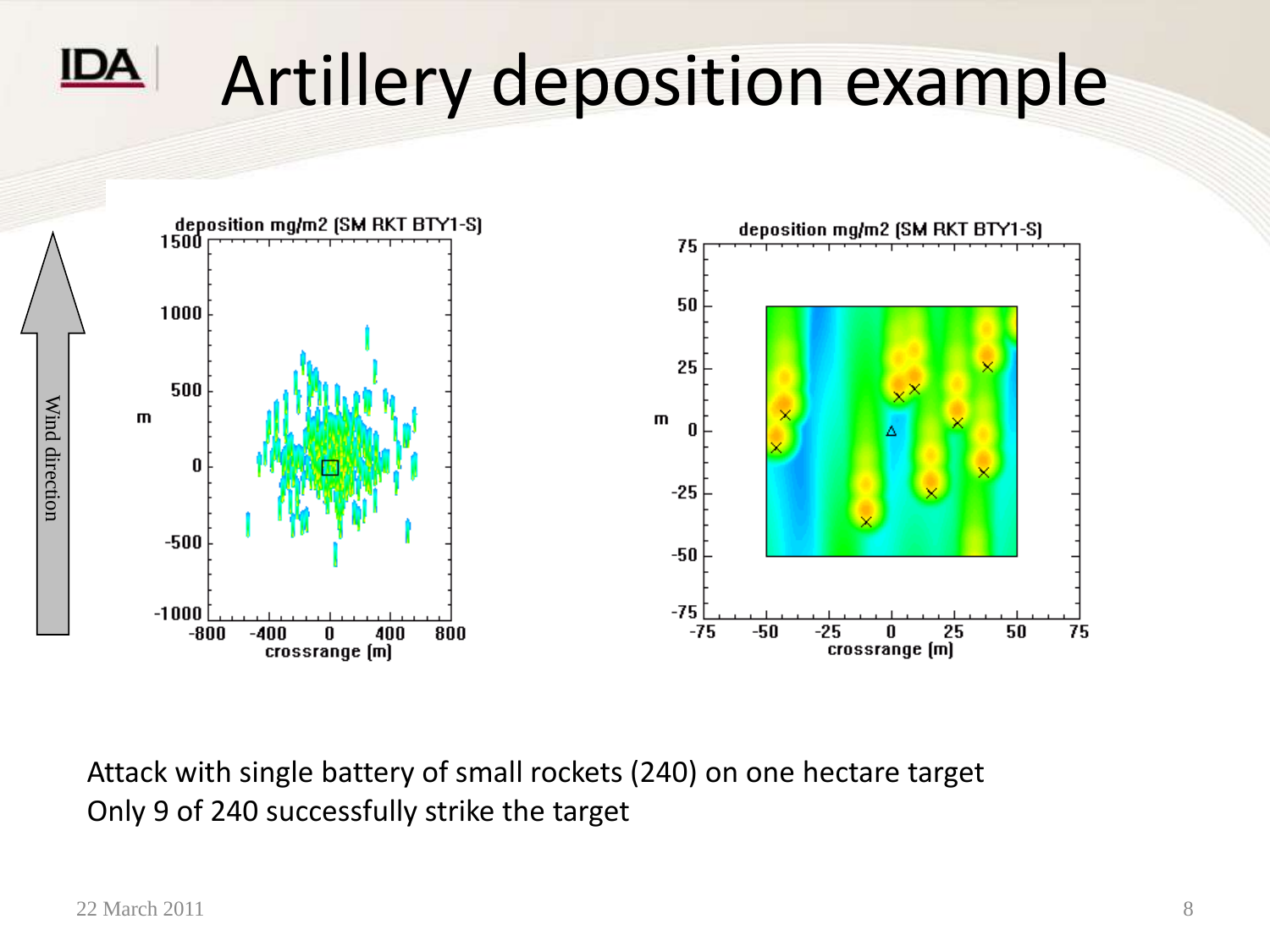# Artillery deposition example

Drops and fragments



[L] Fragmentation resulting in 50% chance of hit with serious injury to standing unarmored personnel (other postures and protection defined in study)

[R] Distribution of drops with size comparable to TOP 8-2-501 diameter. Note their overlap with fragmentation zones 22 March 2011 **9** 9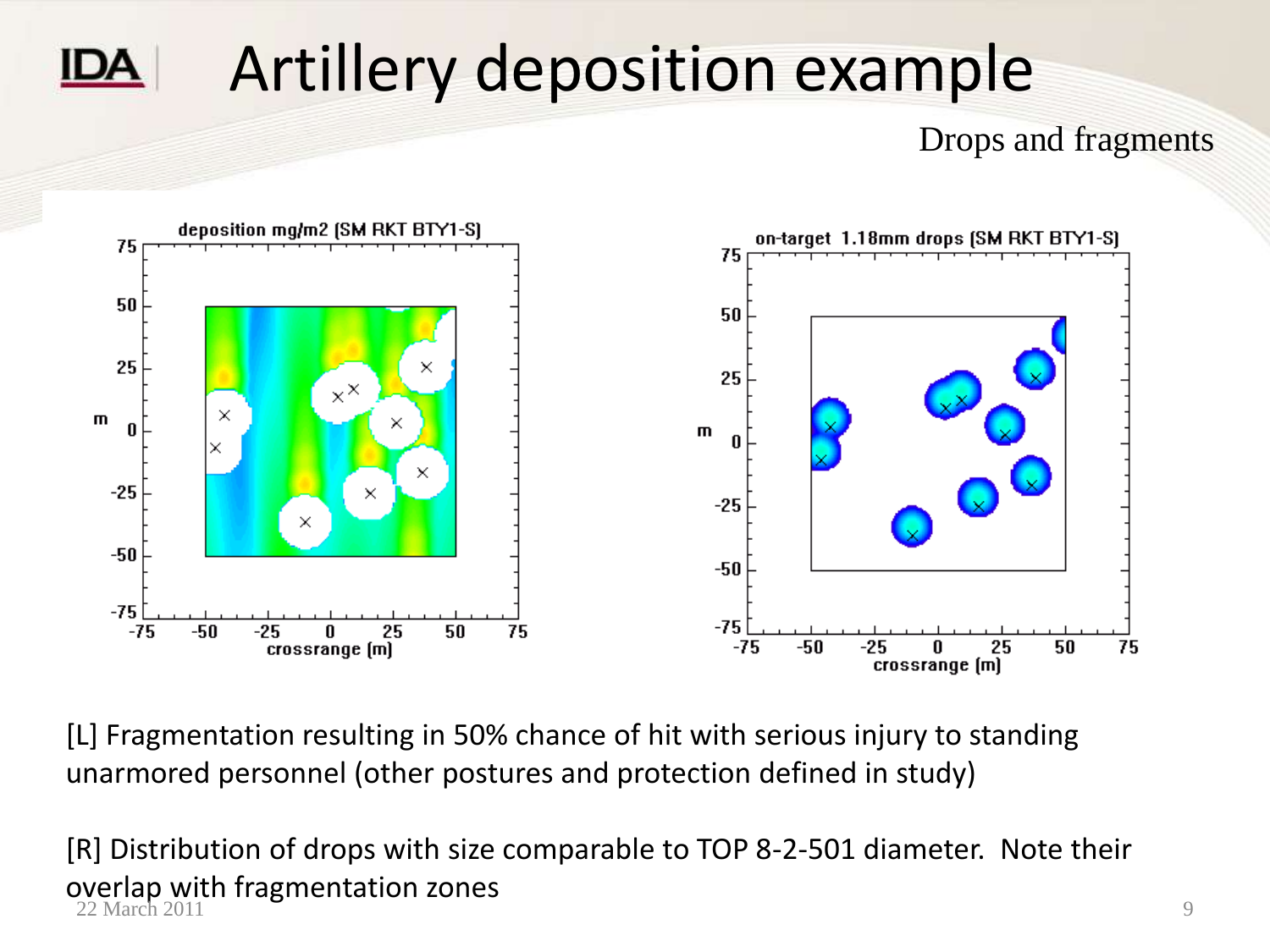# Artillery deposition example

Adjustment for fragmentation



Result is sensitive to protection and posture. Better ballistic protection  $\rightarrow$  smaller fragmentation circles.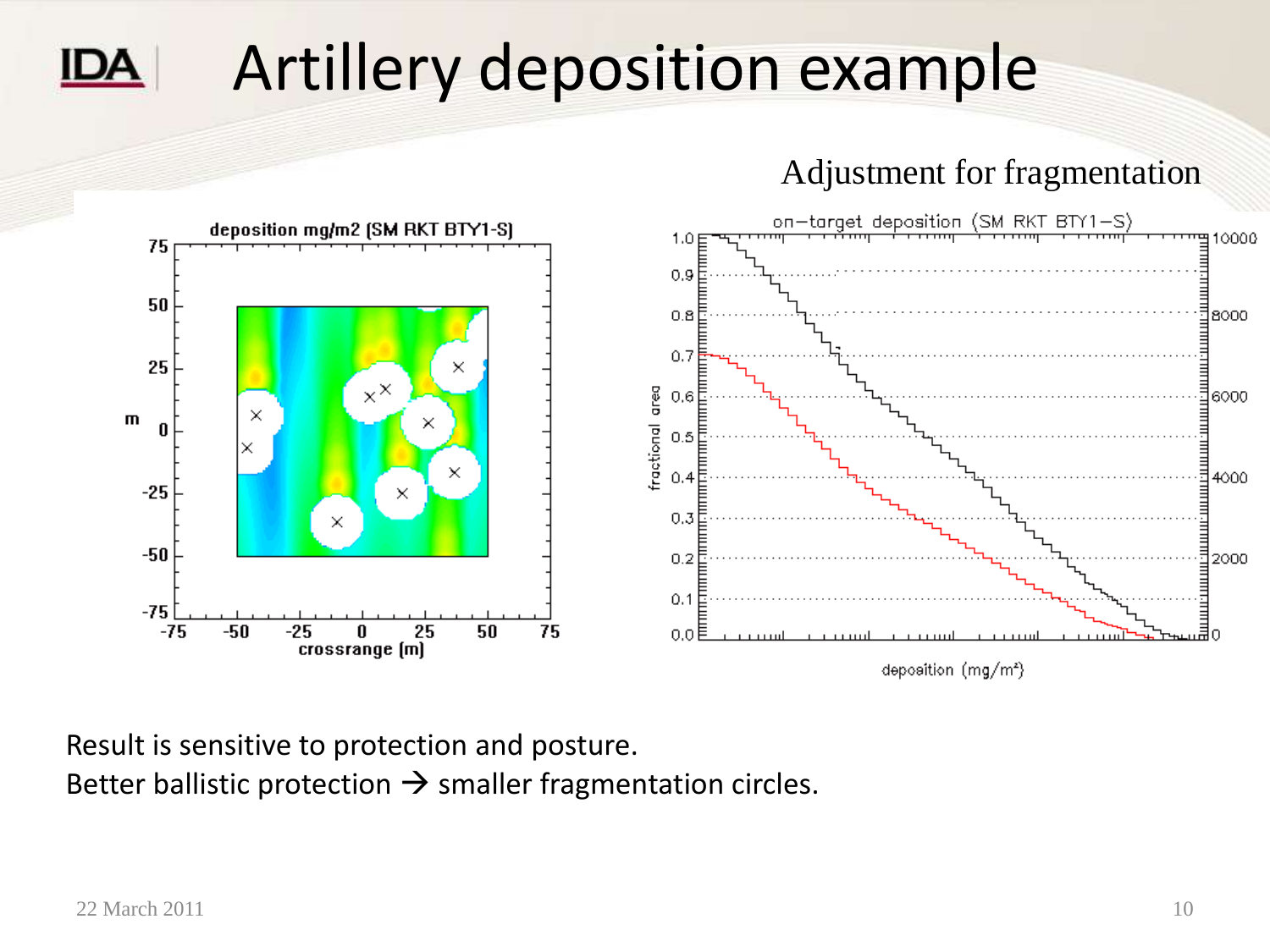# $IDA$  Not all 10  $g/m^2$  challenges are the



<sup>22</sup> March 2011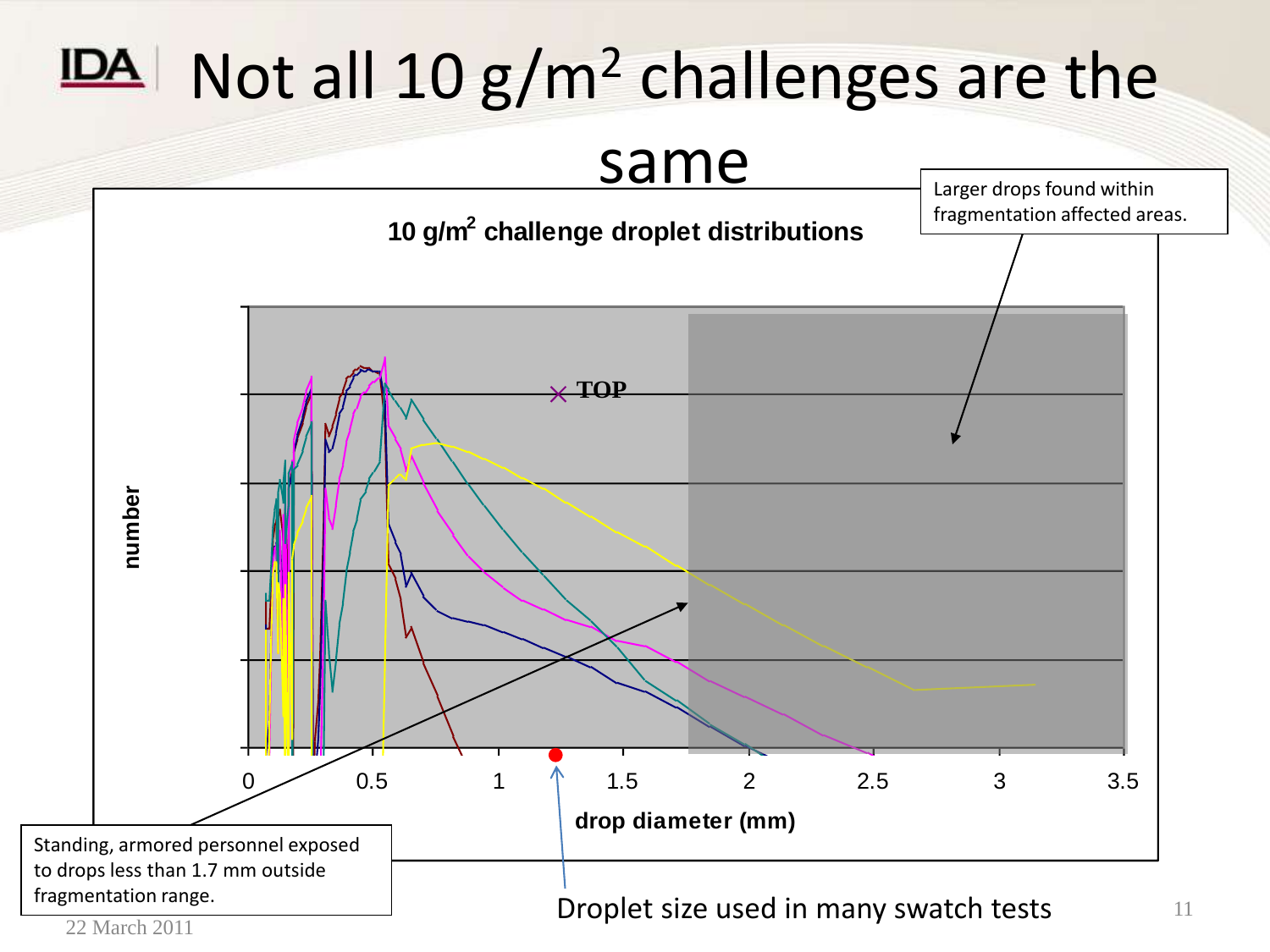### **IDA** Study products

## ■ Chemical Challenge Study Report

- Complete discussion of assumptions and methodology
- One complete example using graphics
- Abstracts from full suite of cases
	- Tabulated target coverage at representative deposition, vapor concentrations and exposure levels

### Source Term Database

– All inputs to VLSTRACK for Challenge Study attacks to facilitate reproduction of results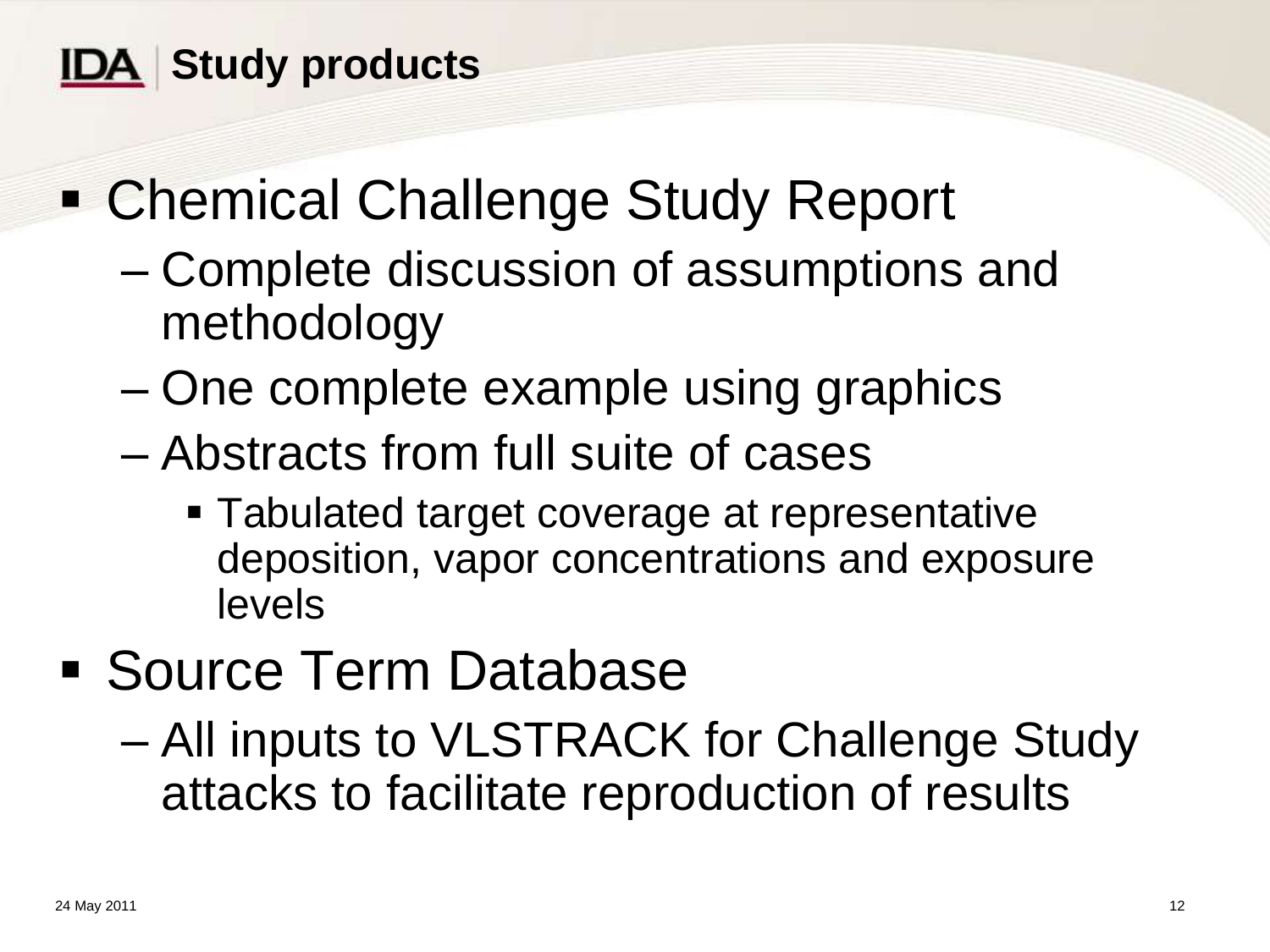#### **IDA Campaign Challenge Calculations**

- **How do things change if you consider the** chemical attacks different units experience over the course of a campaign?
- Using a chemical campaign developed by the Center for Army Analysis for use in the JICM model, we were able to produce campaign-level challenge distributions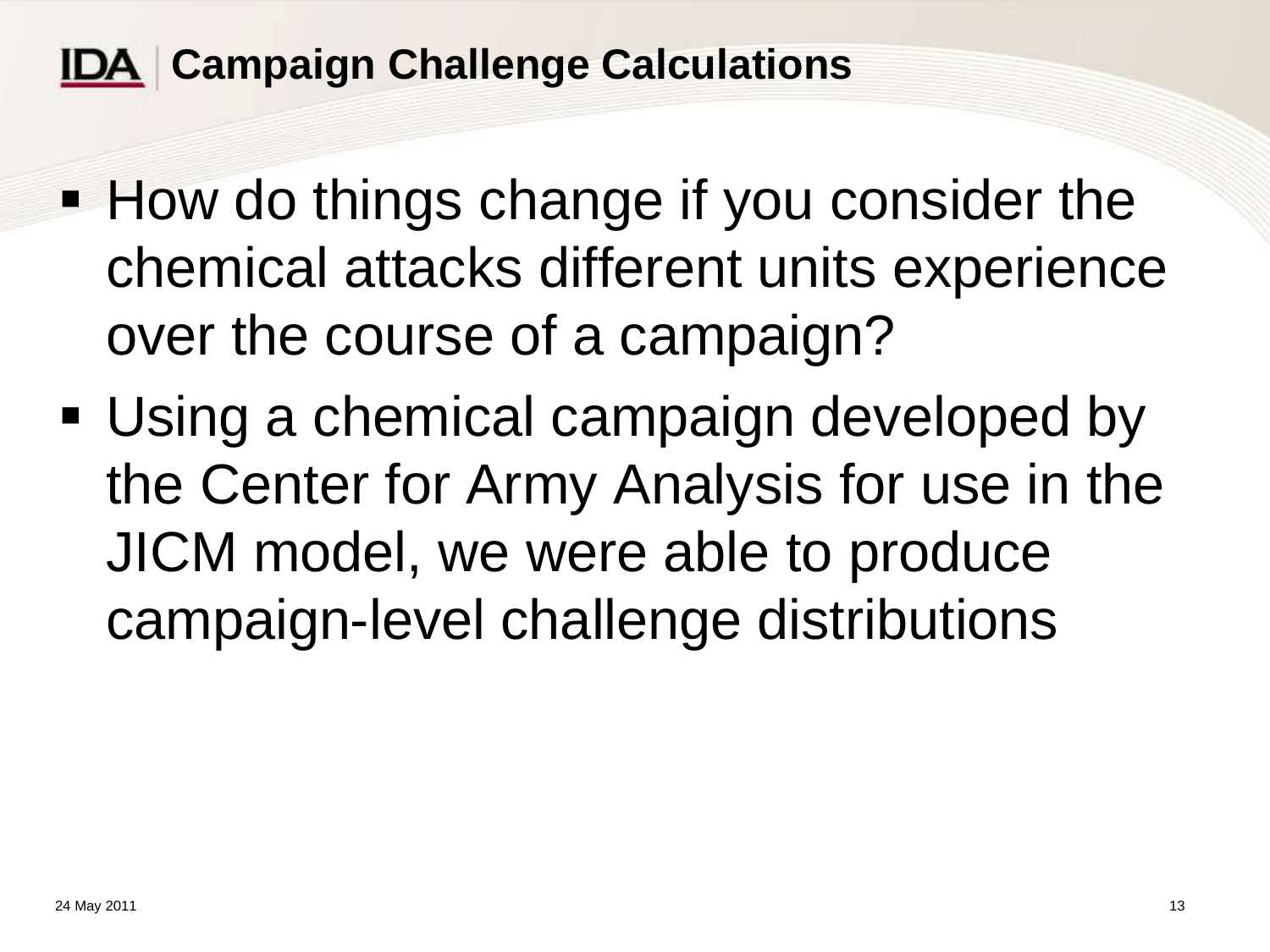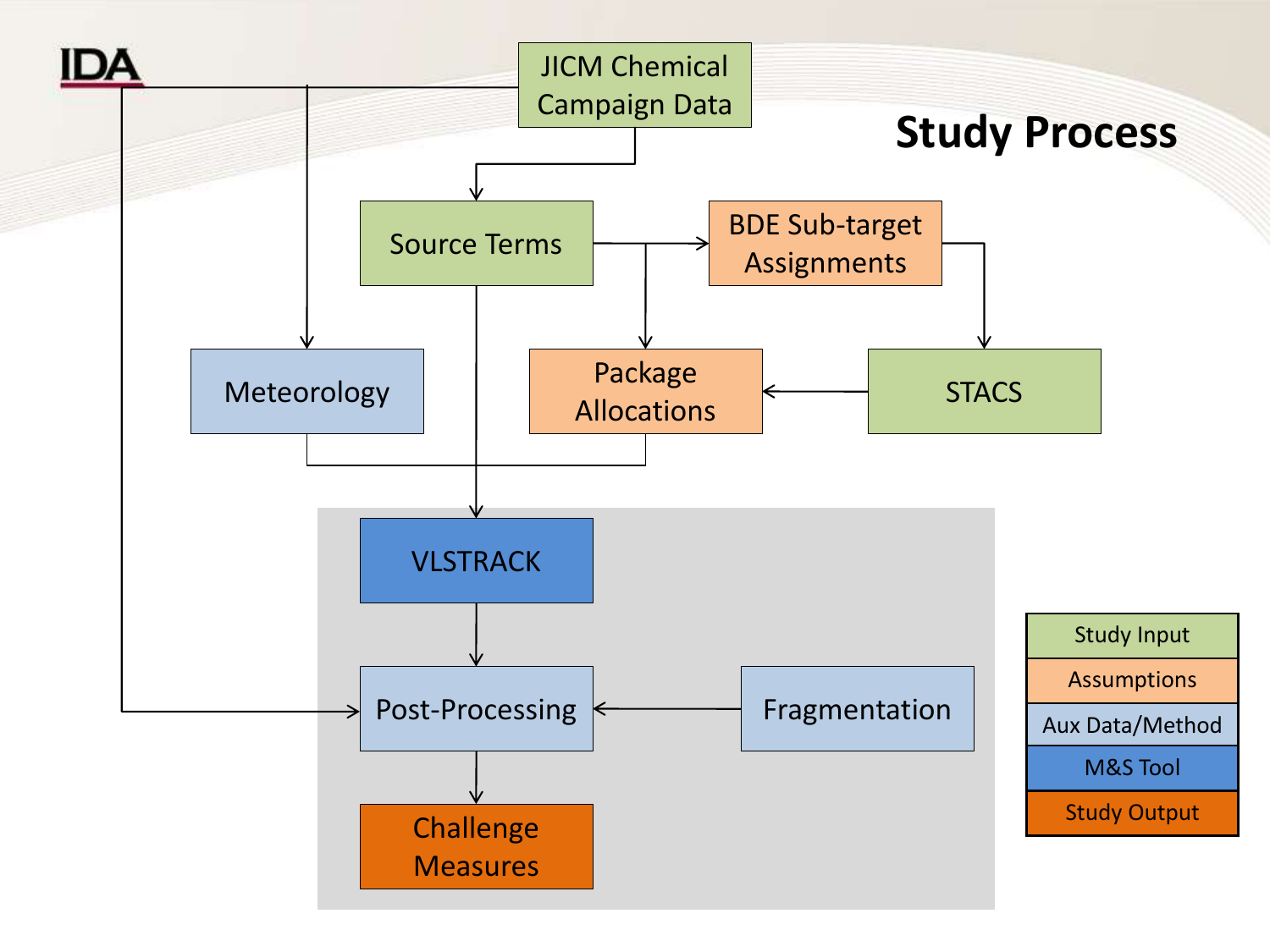# IDA Notional Chemical Campaign

#### $\Omega$ 2000 4000 6000 8000 10000 12000 14000 16000 1 3 5 7 9 11 13 15 17 19 21 23 25 27 29 31 33 35 37 39 41 43 45 47 49 **Rounds Day** 240R ■122R ■122T ■152T

#### **Chemical Artillery Rounds per Day against US Brigades**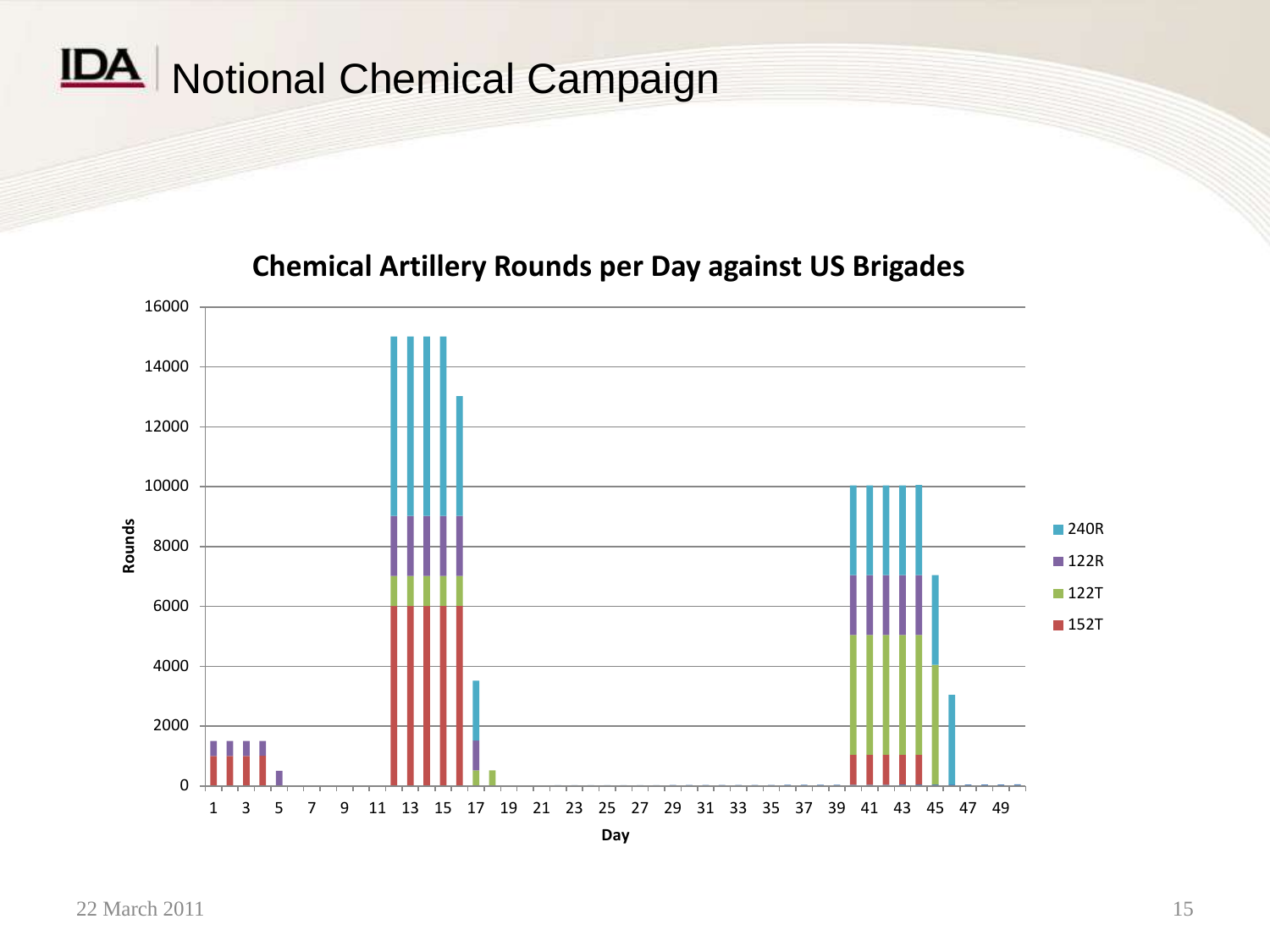

• This approach still produces distribution curves such as this, but based on multiple attacks, somewhat different target  $0.9$  $0.8$ classes.  $0.7$ 

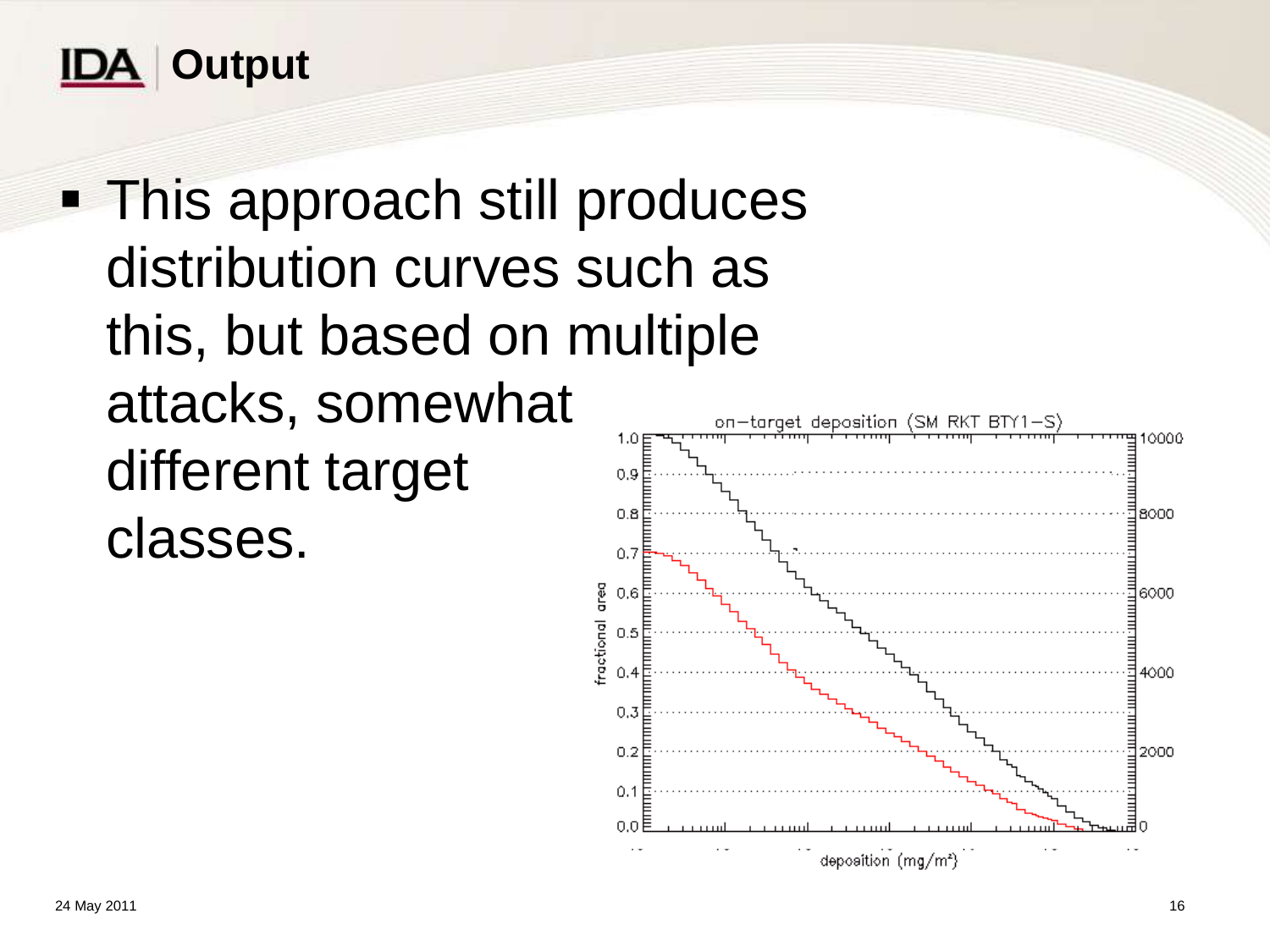### **IDA Planning Scenarios Study**

- **The studies previously discussed used notional targets and** measured challenge in terms of area coverage. This does not address what would happen if you consider specific types of entities (aircraft, combat vehicles, buildings, people…)
- Why do that? In many cases, types of entities, such as aircraft, are located near each other and not randomly on an airbase, hence the challenges they face are correlated because they are close together
- **The Planning Scenarios study, which develops CB extensions** of Defense Planning Scenarios, will also develop entity-level target detail, allowing more detailed examinations of challenges to particular classes of entities
- **Entity-level vignettes (snapshots in time) have been** developed for APOD, SPOD (with HBCT unloading), HBCT in offense, HBCT in defense)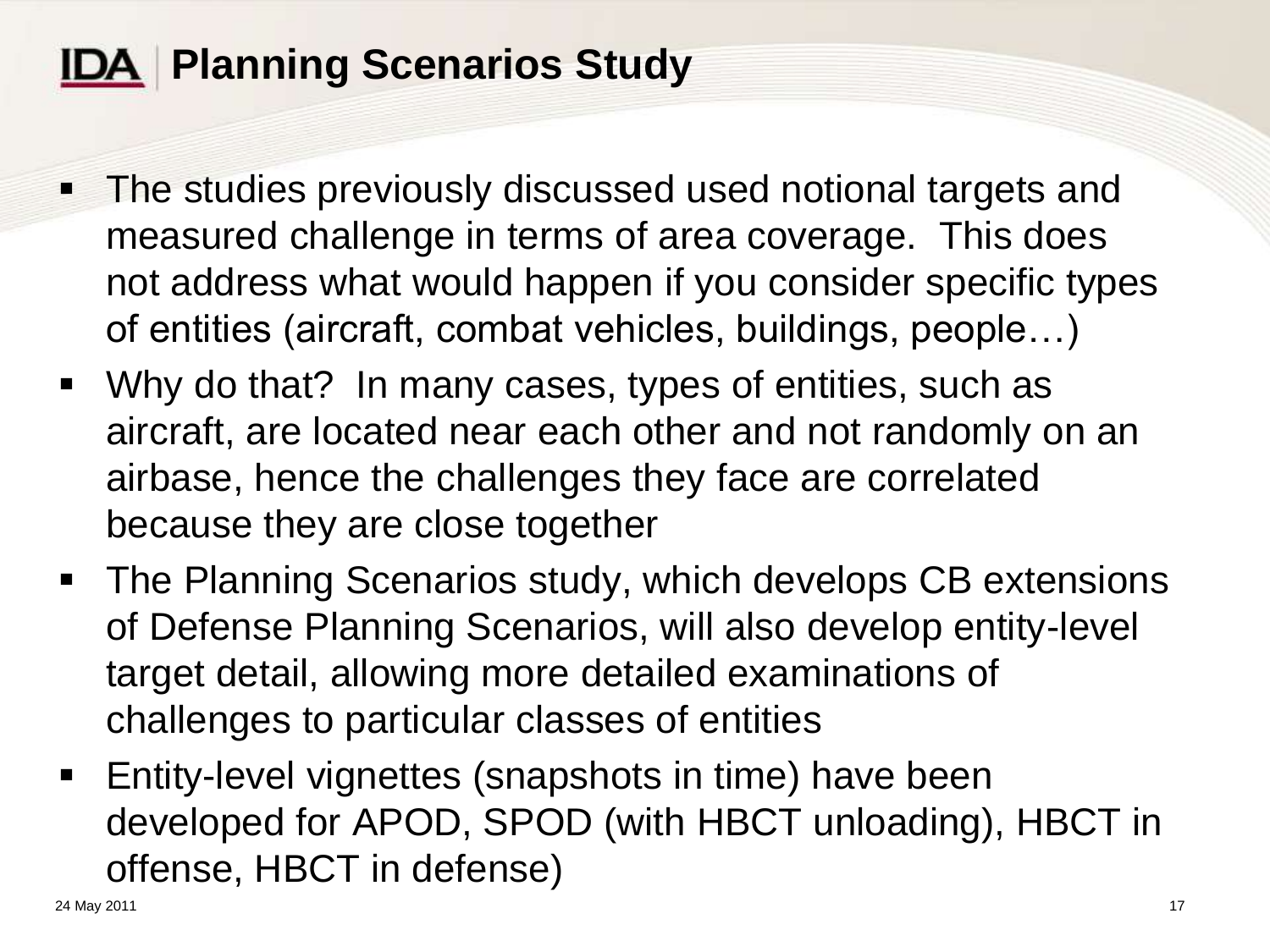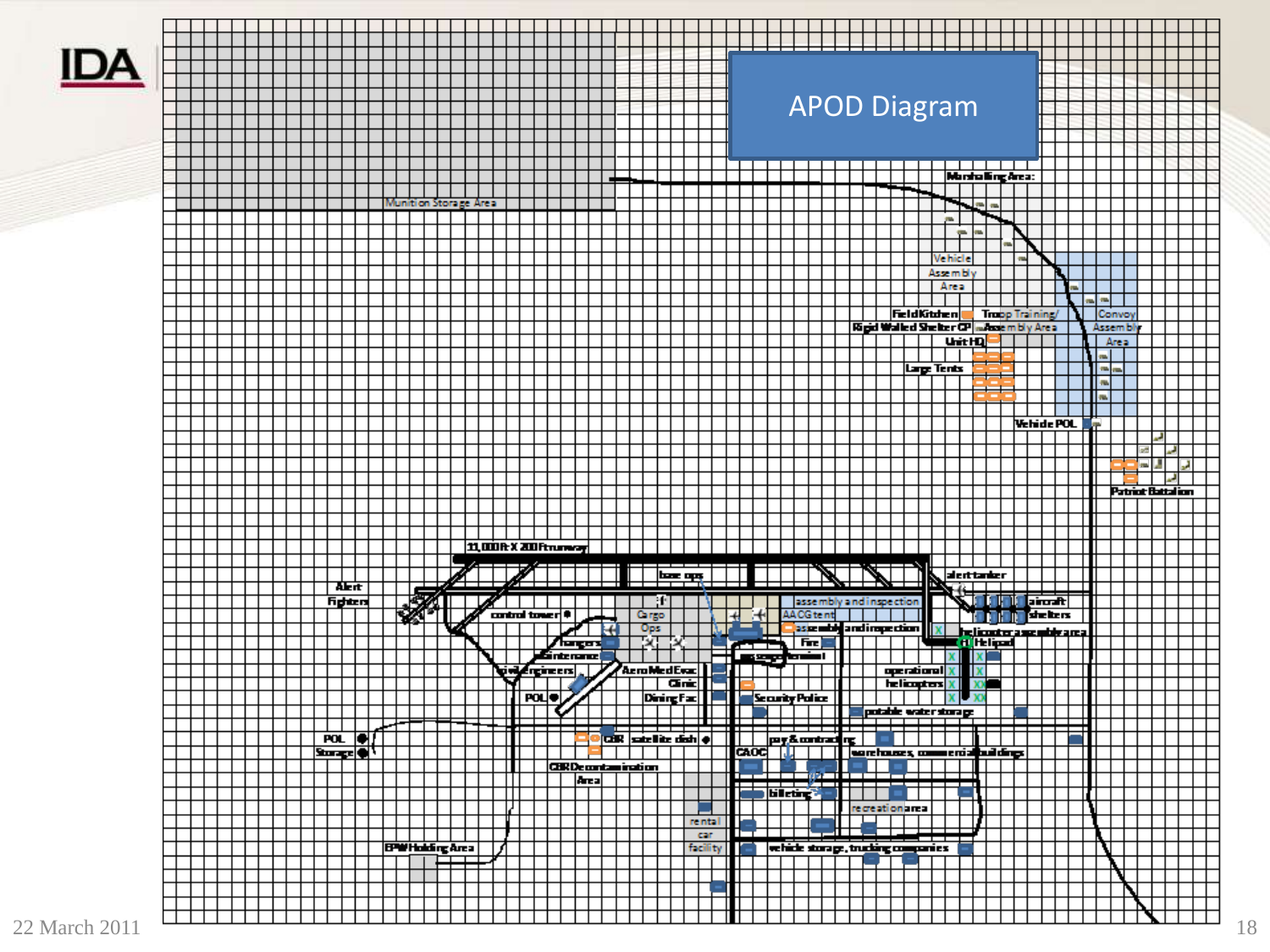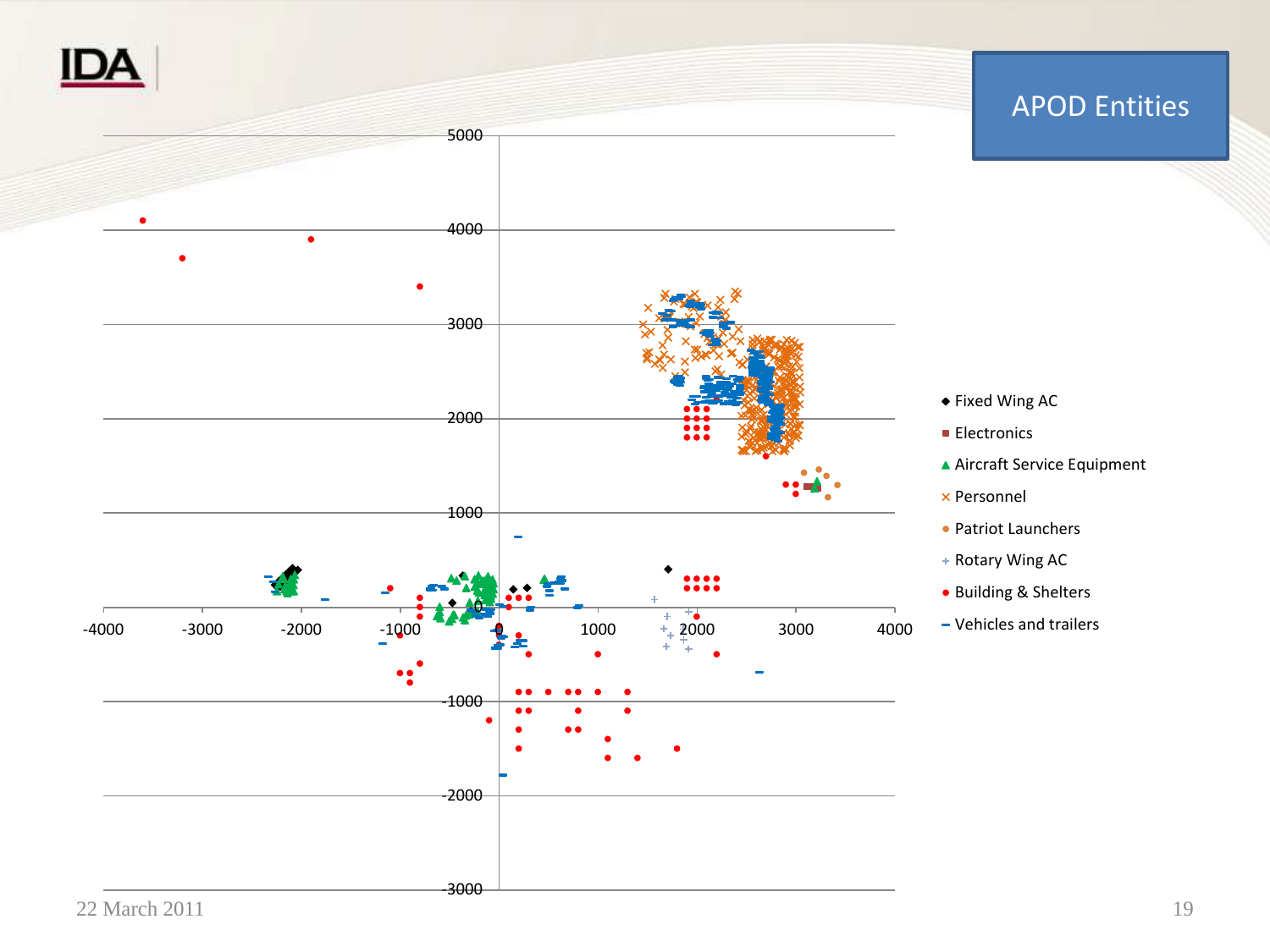



**Deposition on Buildings (n=29)**



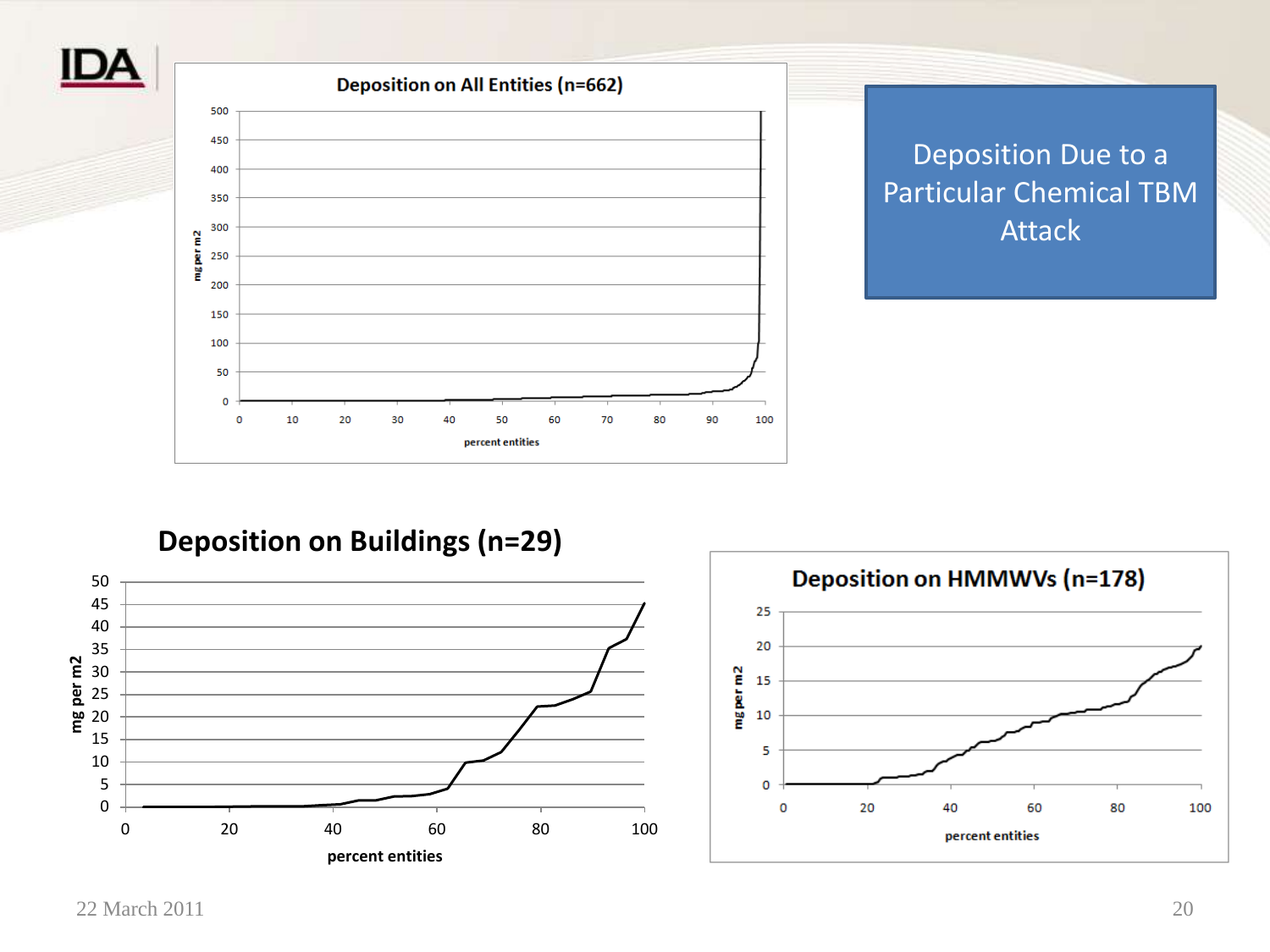

- Challenge Study has been published in Domestic and Exportable form (for use by ITF-46), is FOUO or FOUO//REL, along with a source term database (SECRET//NOFORN)
- Operational Challenge Study has been published, is classified SECRET//NOFORN
- NTA Challenge Study has been published, classified SECRET//NOFORN, but we consider some inputs now outdated (quick limited update done for JSTO)
- Defense Planning Scenarios study still in progress